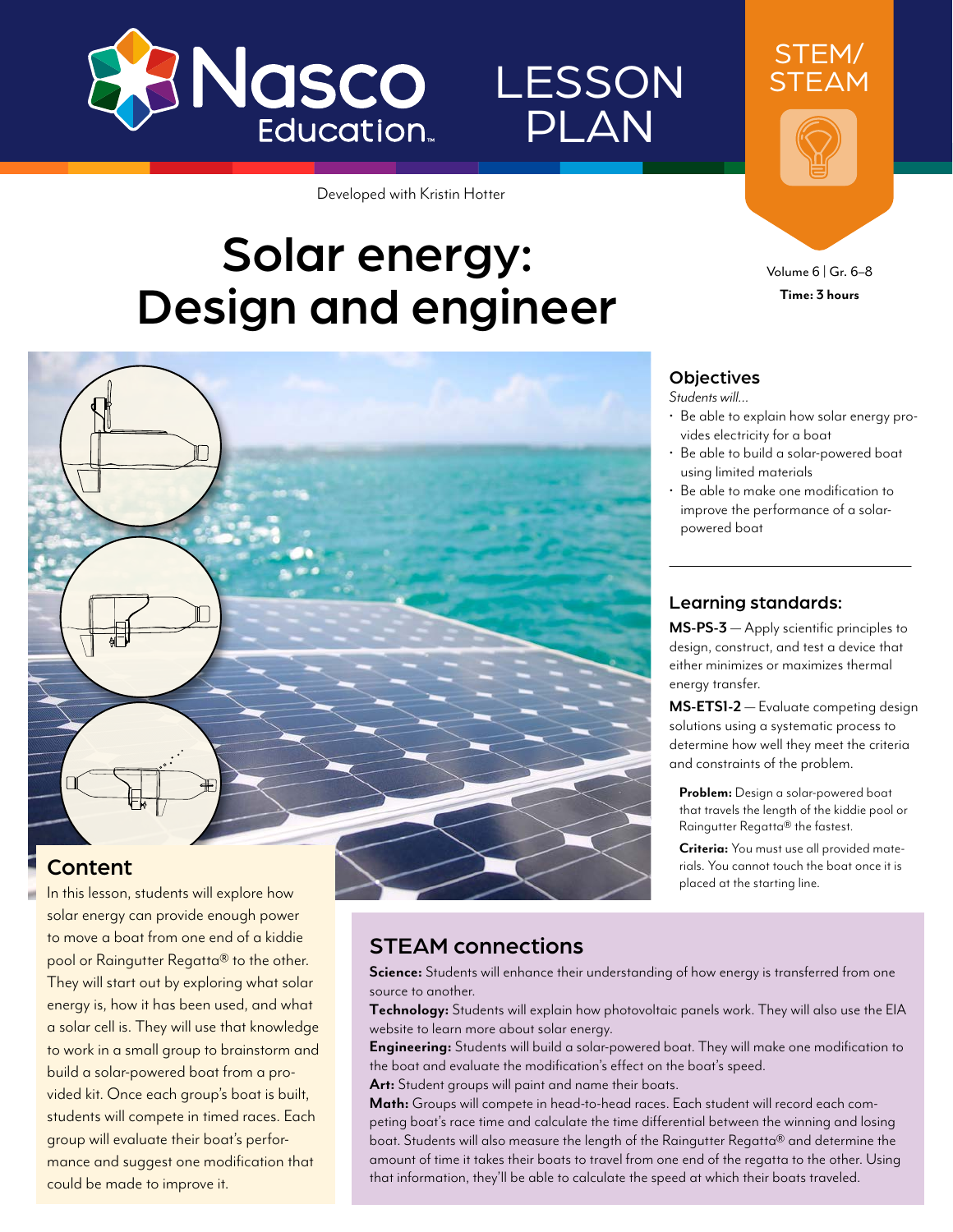## Introduction

Why is the sun so important? (It's the center of our universe. It provides heat. It provides light.) Since the sun provides us with both heat and light, it's a source of energy. Here's how that energy gets to us.

Deep in the sun's core, nuclear fusion converts hydrogen to helium, which generates energy. Particles of light called **photons** carry this energy through a spherical shell called the radiative zone to the top layer of the solar interior, the convection zone. This is where hot plasmas rise and fall like the ooze in a lava lamp, which transfers energy to the sun's surface, called the photosphere. It can take 170,000 years for a photon to complete its journey out of the sun, but once it exits, it zips through space at more than 186,000 miles a second. Solar photons reach Earth about 8 minutes after they're freed from the sun's interior, crossing an average of 93 million miles to get here—a distance defined as one astronomical unit (AU).

Source: <https://www.nationalgeographic.com/science/space/solar-system/the-sun/#close>



**Solar energy can be used to make electricity**. Here's a house that uses solar panels for electricity. What are some things you notice about these panels? (They're on the roof. They're arranged in arrays. There are a lot of them.)



Have students work independently or in small groups to complete the "Diving into solar energy" worksheet. When completed, facilitate a discussion about students' findings.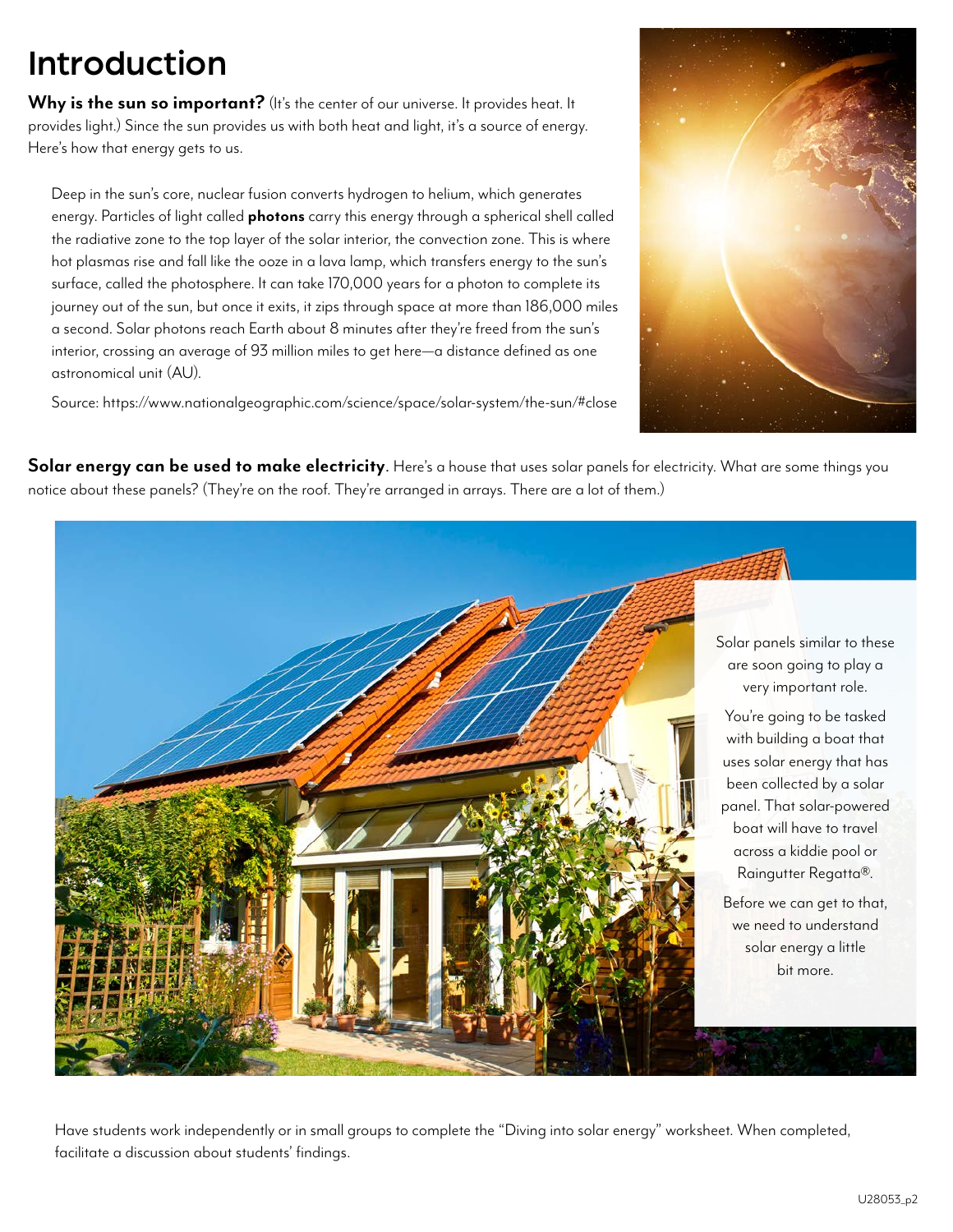### Activity 1: Boat brainstorm

- 1. Divide students into groups of 2-4. Give each group the materials included in a solar-powered boat kit (minus the blue booklet) and two 16-18 ounce plastic bottles. Explain that each group will use all of the materials provided to build a boat. That boat will go through a series of races that span the length of a kiddie pool or Raingutter Regatta®. The goal is to have the fastest boat.
- 2. Before students start brainstorming and building, discuss the materials included in the kit. Start with the propeller. Facilitate a discussion around student observations. What are its features? What is its function? What purpose will it serve?
- 3. Facilitate the same discussion about the motor. When students discuss the red and blue wires coming out of the motor, explain those will help create the electricity that flows through the boat. What other item in the kit has the same wiring? (Solar panel)
- 4. Ask students what they know about the electrical wiring. If they do not come to the conclusion on their own, explain that the red wire from the motor will need to connect to the blue wire on the solar panel. Conversely, the blue wire on the motor will need to connect to the red wire on the solar panel. Explain that without those connections, the energy collected from the solar panel cannot be transported through electricity to the motor.
- 5. Show students these rudder images. Ask about features, function, and purpose. Ask what they notice about the two different types of rudders shown in the image. You may choose to explain that since rudders are used to help steer the boat, they are traditionally located on the underside of boats.



Source:<https://www.glen-l.com/weblettr/webletters-4/wl38-rudders.html>

- 6. Provide each group with a blank sheet of paper for brainstorming. Explain that one plastic bottle must be included as the body of the boat. The second can also be used in the body, used for parts, or a combination of the two.
- 7. Ask groups to sketch an image of the boat they will create. Sketches should include all necessary parts—solar panel, rudder, motor, at least one of the plastic bottles, and propeller. Students should also explain why they have chosen to include that part in a particular location on their boat.
- 8. Once students have brainstormed and sketched their idea, they are ready to build. In addition to the materials provided in Step 6, students will need electrical tape and scissors to work on their vessels. You may also want to provide them with a copy of the Troubleshooting Sheet.
- 9. Provide students with ample time (at least 30 minutes) to build their boats. Once construction is complete, be sure each group names its boat. You can also have students paint and decorate their group's boat.

**Note to Teachers:** It is your discretion how much or how little you provide students with in regards to creating their boats. You may choose to skip steps 6-8 and provide one of the following modifications to the activity.

**Modification 1:** The kit provides specific ways to build a speed boat, air boat, and surface submarine. Use these pictures to tell students they can create one of these three types of boats. Point out the features—motor, rudder, and propeller—in each type of boat.



**Air boat Speed boat Surface submarine**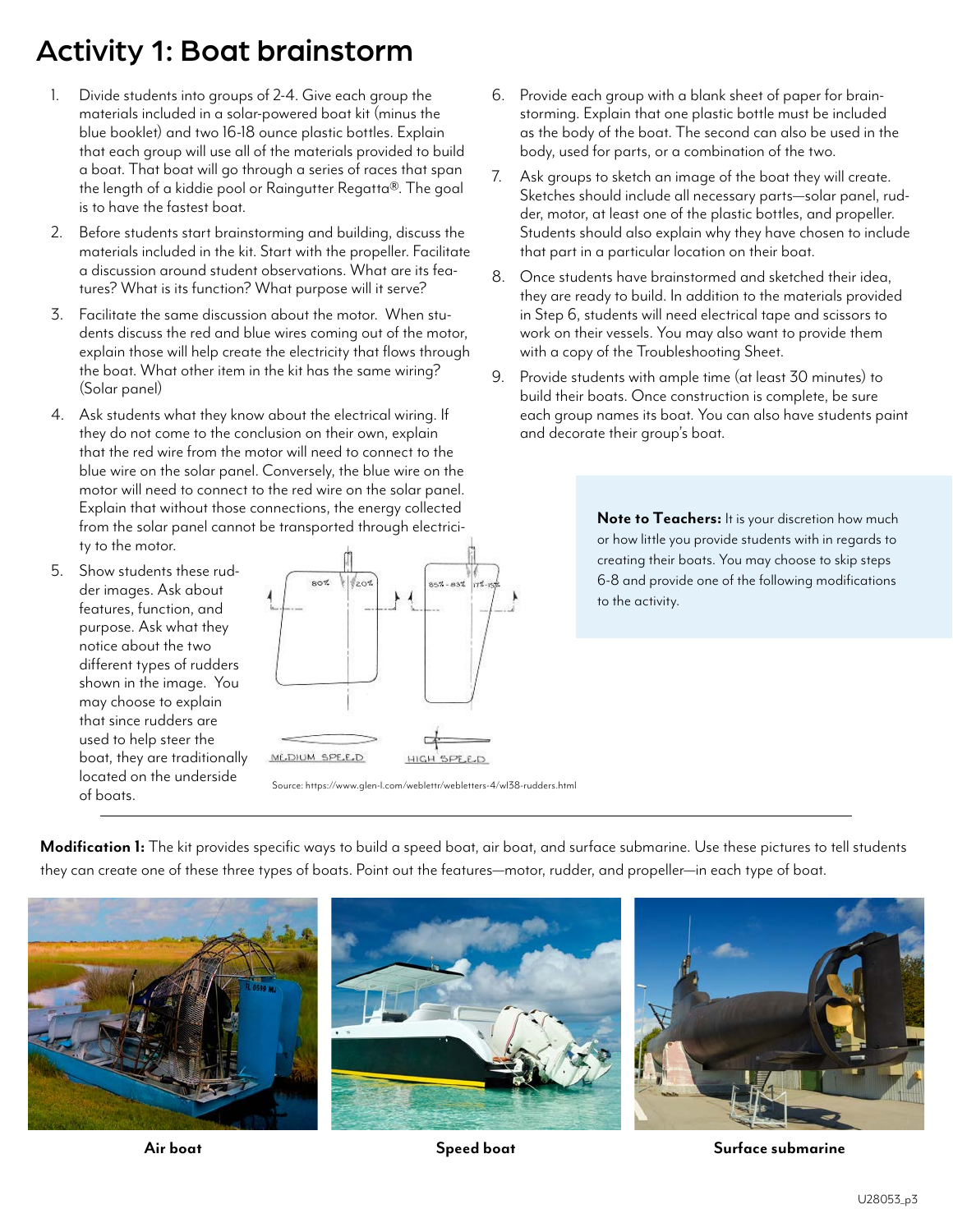**Modification 2:** Show students the images on the front of the blue booklet included in the Solar Bottle Boats Kit. These images can serve as a guide as students decide how to construct their own boats.

**Modification 3:** Provide students with the booklets. Each booklet includes step-bystep directions and diagrams that aid in the construction of the boats.

**Modification 4:** Provide students with handouts (included with lesson) that further break down how to assemble each type of solar-powered boat.



### Activity 2: Off to the races

- 1. Once students have completed construction of their boats, it's time to race them. Give each student or group a copy of the Race Sheet. Set up head-to-head competitions. You'll want each boat to race at least twice.
- 2. Explain to students the rules of the race are simple. The two racing boats will start at one end of the kiddie pool or Raingutter Regatta®. When you say go, each group will release its boat and start timing. Time stops when their boat touches the opposite side of the kiddie pool or Raingutter Regatta®. To keep everyone engaged, have all students record all race times on the Race Sheet.
- 3. Once the races are complete, have students complete the time differential column to determine how much time the winning boat won by. Have them also calculate their group's boat speed for at least one of the races.
- 4. For additional challenge, have students rank the boats from fastest to slowest.

### Activity 3: Reflection & modification

- 1. Ask each group to reflect on what worked well with their boats construction. Ask them to reflect on what improvement(s) they could have made.
- 2. Tell each group they have the opportunity to make a sin gle modification to their group's boat. What modification do you want to make? Explain that modifications can only be made using provided materials (plastic bottles and electrical tape).
- 3. If time allows, ask each group to make its proposed modi- fication to their boat.
- 4. If further time allows, let each boat race one more time so groups can determine if their modification did in fact improve the performance of their boat.

#### Materials list

- Solar Bottle Boat Class Kit **[\(SB53392\)](https://www.enasco.com/p/SB53392)**
- Solar Powered Bottle Boat Kits **([SB40881\)](https://www.enasco.com/p/SB40881)** 1 kit for each small group of 2-4 students
- Two 16-18 oz. recycled plastic bottles with caps for each group
- Various other 16-18 oz. recycled plastic bottles (students can use these when making modifications)
- School Works!® Safety Point Scissors 7" **[\(9729183\)](https://www.enasco.com/p/9729183)**
- Electrical tape, 3/4" x 60' **([SB50541\)](https://www.enasco.com/p/SB50541)**
- Heavy-duty awl (to poke holes in the bottles) **[\(9723871\)](https://www.enasco.com/p/9723871)**
- Kiddie pool or Raingutter Regatta® **[\(NA10268\)](https://www.enasco.com/p/NA10268)** filled with water
- Diving Into Energy worksheet
- Laminated troubleshooting sheet for each group
- All-purpose digital stopwatch **([TB14784\)](https://www.enasco.com/p/TB14784)**
- Nasco budget yardstick **([9704372](https://www.enasco.com/p/9704372))**
- Race sheet (included)
- A sunny day (preferably close to noon with little to no wind)

#### **Optional:**

- 1 set of laminated step-by-step directions for each group (You'll provide these if you are utilizing Modification 4 in Activity 1)
- Painting supplies:

Brushes **([9727731\)](https://www.enasco.com/p/9727731)** Acrylic paint **[\[9714725](https://www.enasco.com/p/9714725) (A-Z)]** Paint cups **[\(9729701](https://www.enasco.com/p/9729701))**

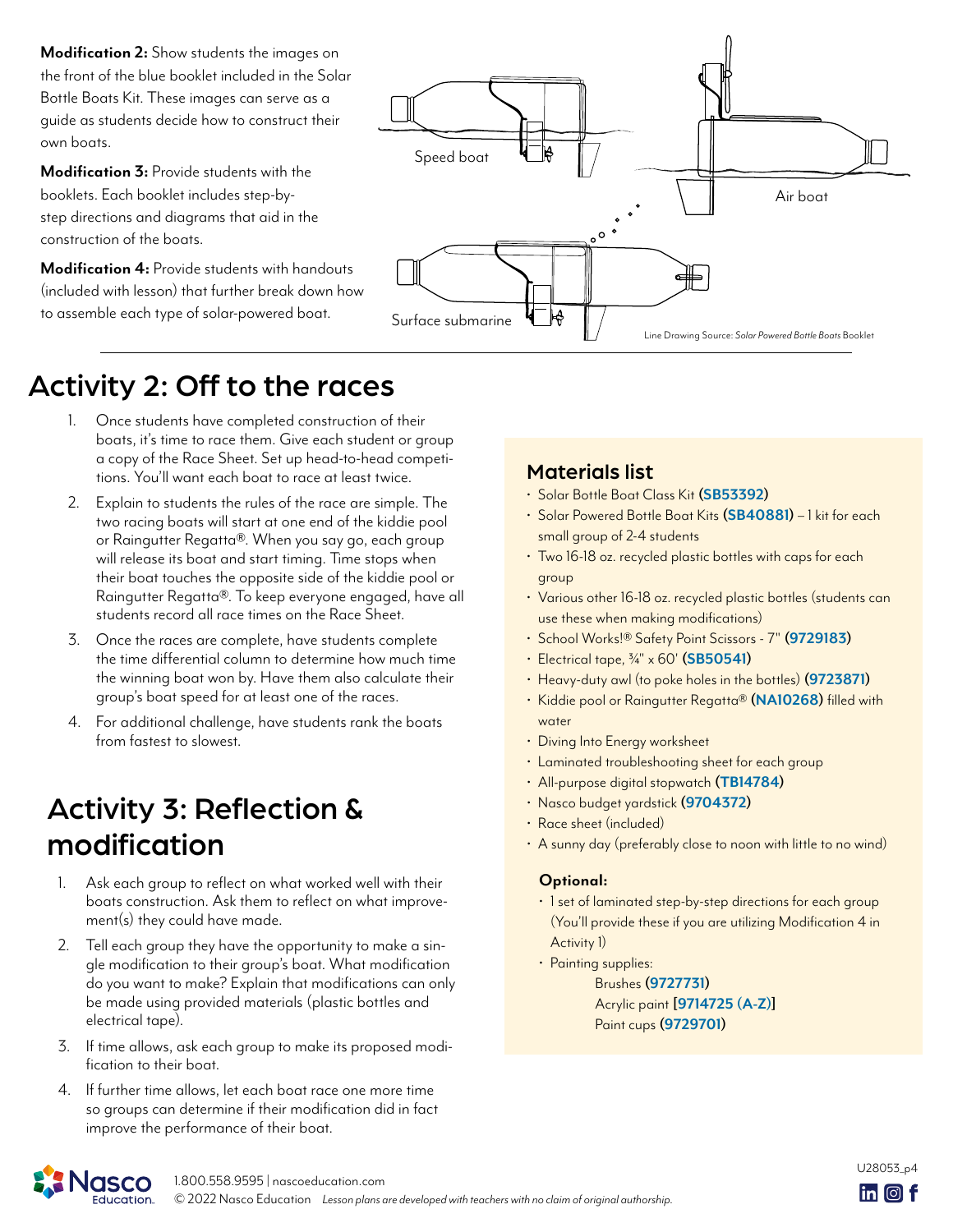# Race sheet

Name:

 $Date:$ 

| Race                                                                                                                                           | <b>Boat name/time</b> | <b>Boat name/time</b> | <b>Time differential</b> |  |
|------------------------------------------------------------------------------------------------------------------------------------------------|-----------------------|-----------------------|--------------------------|--|
| 1                                                                                                                                              |                       |                       |                          |  |
| $\overline{2}$                                                                                                                                 |                       |                       |                          |  |
| $\overline{\mathbf{3}}$                                                                                                                        |                       |                       |                          |  |
| 4                                                                                                                                              |                       |                       |                          |  |
| 5                                                                                                                                              |                       |                       |                          |  |
| 6                                                                                                                                              |                       |                       |                          |  |
| $\overline{7}$                                                                                                                                 |                       |                       |                          |  |
| 8                                                                                                                                              |                       |                       |                          |  |
| 9                                                                                                                                              |                       |                       |                          |  |
| 10                                                                                                                                             |                       |                       |                          |  |
| 11                                                                                                                                             |                       |                       |                          |  |
| 12                                                                                                                                             |                       |                       |                          |  |
| 13                                                                                                                                             |                       |                       |                          |  |
| 14                                                                                                                                             |                       |                       |                          |  |
| 15                                                                                                                                             |                       |                       |                          |  |
| 16                                                                                                                                             |                       |                       |                          |  |
| The length of the Raingutter Regatta® is ____________________________.<br>It took my boat ___________________ to reach the end of the regatta. |                       |                       |                          |  |
|                                                                                                                                                |                       |                       |                          |  |
|                                                                                                                                                |                       |                       |                          |  |
| Was the modification successful? Why or why not? ________________________________                                                              |                       |                       |                          |  |
|                                                                                                                                                |                       |                       |                          |  |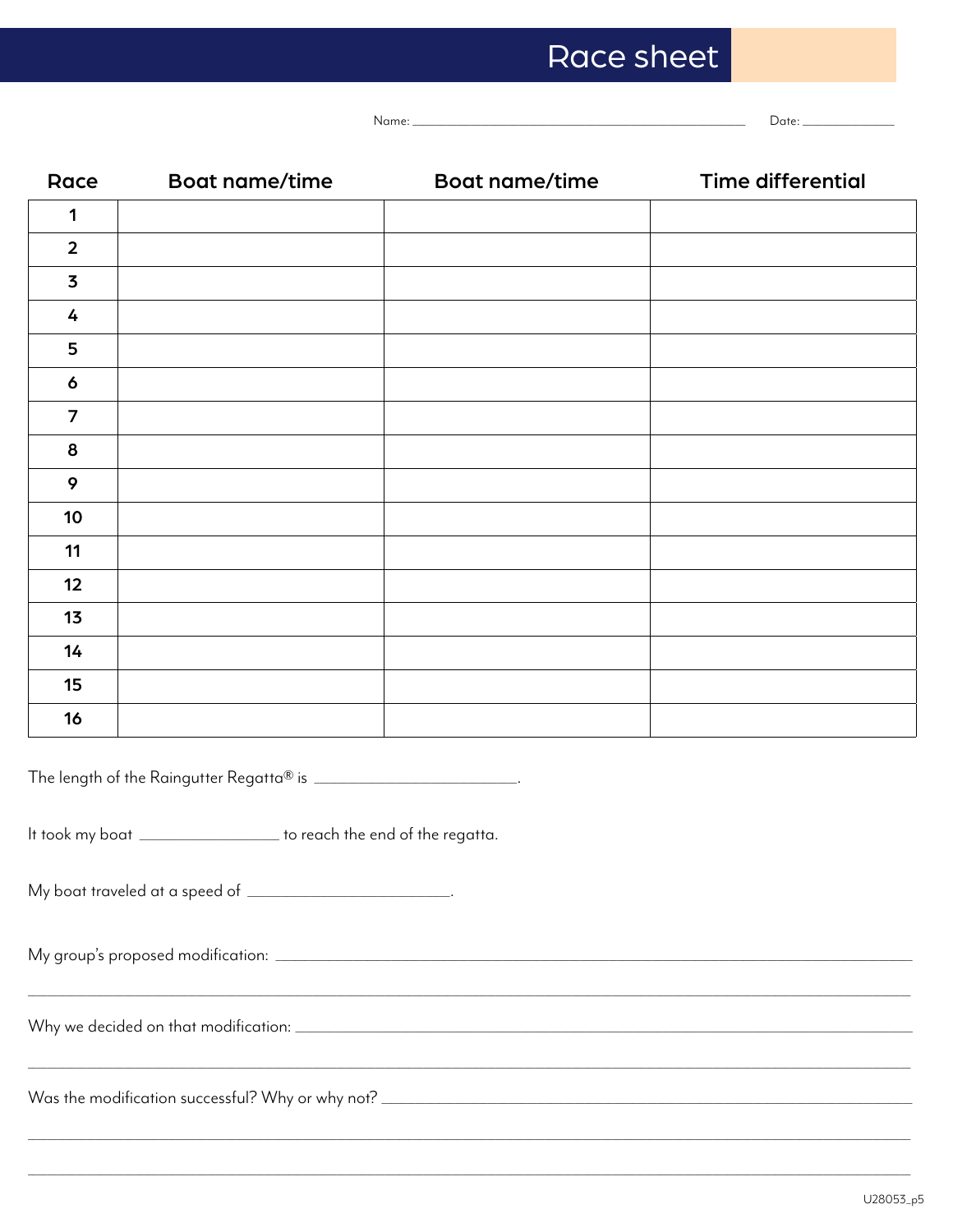# Diving into solar energy - worksheet

| Name: |  |
|-------|--|

Date:

Use this website to complete the outline about solar energy: https://www.eia.gov/kids/energy-sources/solar/

| I. Two kinds of solar energy                                                                                                                                                                                                                                                                                                                                                                                                                   | VI. Two types of solar radiation used by photovoltaic (PV)<br>collectors                                                                                                                                                                                                                                                                                                                                                                       |  |
|------------------------------------------------------------------------------------------------------------------------------------------------------------------------------------------------------------------------------------------------------------------------------------------------------------------------------------------------------------------------------------------------------------------------------------------------|------------------------------------------------------------------------------------------------------------------------------------------------------------------------------------------------------------------------------------------------------------------------------------------------------------------------------------------------------------------------------------------------------------------------------------------------|--|
| A.                                                                                                                                                                                                                                                                                                                                                                                                                                             |                                                                                                                                                                                                                                                                                                                                                                                                                                                |  |
|                                                                                                                                                                                                                                                                                                                                                                                                                                                |                                                                                                                                                                                                                                                                                                                                                                                                                                                |  |
|                                                                                                                                                                                                                                                                                                                                                                                                                                                |                                                                                                                                                                                                                                                                                                                                                                                                                                                |  |
| II. Ways people have historically used solar energy                                                                                                                                                                                                                                                                                                                                                                                            |                                                                                                                                                                                                                                                                                                                                                                                                                                                |  |
|                                                                                                                                                                                                                                                                                                                                                                                                                                                | <b>VII.</b> PV collectors                                                                                                                                                                                                                                                                                                                                                                                                                      |  |
|                                                                                                                                                                                                                                                                                                                                                                                                                                                |                                                                                                                                                                                                                                                                                                                                                                                                                                                |  |
| $C. \begin{tabular}{ c c c c } \hline \multicolumn{3}{ c }{\textbf{C}} & \multicolumn{3}{ c }{\textbf{C}} \\ \multicolumn{3}{ c }{\textbf{C}} & \multicolumn{3}{ c }{\textbf{C}} \\ \multicolumn{3}{ c }{\textbf{C}} & \multicolumn{3}{ c }{\textbf{C}} \\ \multicolumn{3}{ c }{\textbf{C}} & \multicolumn{3}{ c }{\textbf{C}} \\ \multicolumn{3}{ c }{\textbf{C}} & \multicolumn{3}{ c }{\textbf{C}} \\ \multicolumn{3}{ c }{\textbf{C}} & \$ | B. What happens when the light hits a PV collector?                                                                                                                                                                                                                                                                                                                                                                                            |  |
| III. Benefits and limitations of solar energy                                                                                                                                                                                                                                                                                                                                                                                                  |                                                                                                                                                                                                                                                                                                                                                                                                                                                |  |
|                                                                                                                                                                                                                                                                                                                                                                                                                                                |                                                                                                                                                                                                                                                                                                                                                                                                                                                |  |
|                                                                                                                                                                                                                                                                                                                                                                                                                                                |                                                                                                                                                                                                                                                                                                                                                                                                                                                |  |
| <b>IV.</b> Factors that affect insolation (two factors on each line)                                                                                                                                                                                                                                                                                                                                                                           |                                                                                                                                                                                                                                                                                                                                                                                                                                                |  |
|                                                                                                                                                                                                                                                                                                                                                                                                                                                |                                                                                                                                                                                                                                                                                                                                                                                                                                                |  |
|                                                                                                                                                                                                                                                                                                                                                                                                                                                | <b>VIII.</b> Facts about PV systems                                                                                                                                                                                                                                                                                                                                                                                                            |  |
| $C.$                                                                                                                                                                                                                                                                                                                                                                                                                                           | A.                                                                                                                                                                                                                                                                                                                                                                                                                                             |  |
| V. Two states with the highest direct normal solar irradiance                                                                                                                                                                                                                                                                                                                                                                                  | <b>B</b> .                                                                                                                                                                                                                                                                                                                                                                                                                                     |  |
| $A.$                                                                                                                                                                                                                                                                                                                                                                                                                                           |                                                                                                                                                                                                                                                                                                                                                                                                                                                |  |
|                                                                                                                                                                                                                                                                                                                                                                                                                                                | $C. \begin{tabular}{ c c c c } \hline \multicolumn{3}{ c }{\textbf{C}} & \multicolumn{3}{ c }{\textbf{C}} \\ \multicolumn{3}{ c }{\textbf{C}} & \multicolumn{3}{ c }{\textbf{C}} \\ \multicolumn{3}{ c }{\textbf{C}} & \multicolumn{3}{ c }{\textbf{C}} \\ \multicolumn{3}{ c }{\textbf{C}} & \multicolumn{3}{ c }{\textbf{C}} \\ \multicolumn{3}{ c }{\textbf{C}} & \multicolumn{3}{ c }{\textbf{C}} \\ \multicolumn{3}{ c }{\textbf{C}} & \$ |  |
| Why do southern states tend to have higher global horizontal<br>solar irradiance than northern states?                                                                                                                                                                                                                                                                                                                                         |                                                                                                                                                                                                                                                                                                                                                                                                                                                |  |
|                                                                                                                                                                                                                                                                                                                                                                                                                                                |                                                                                                                                                                                                                                                                                                                                                                                                                                                |  |